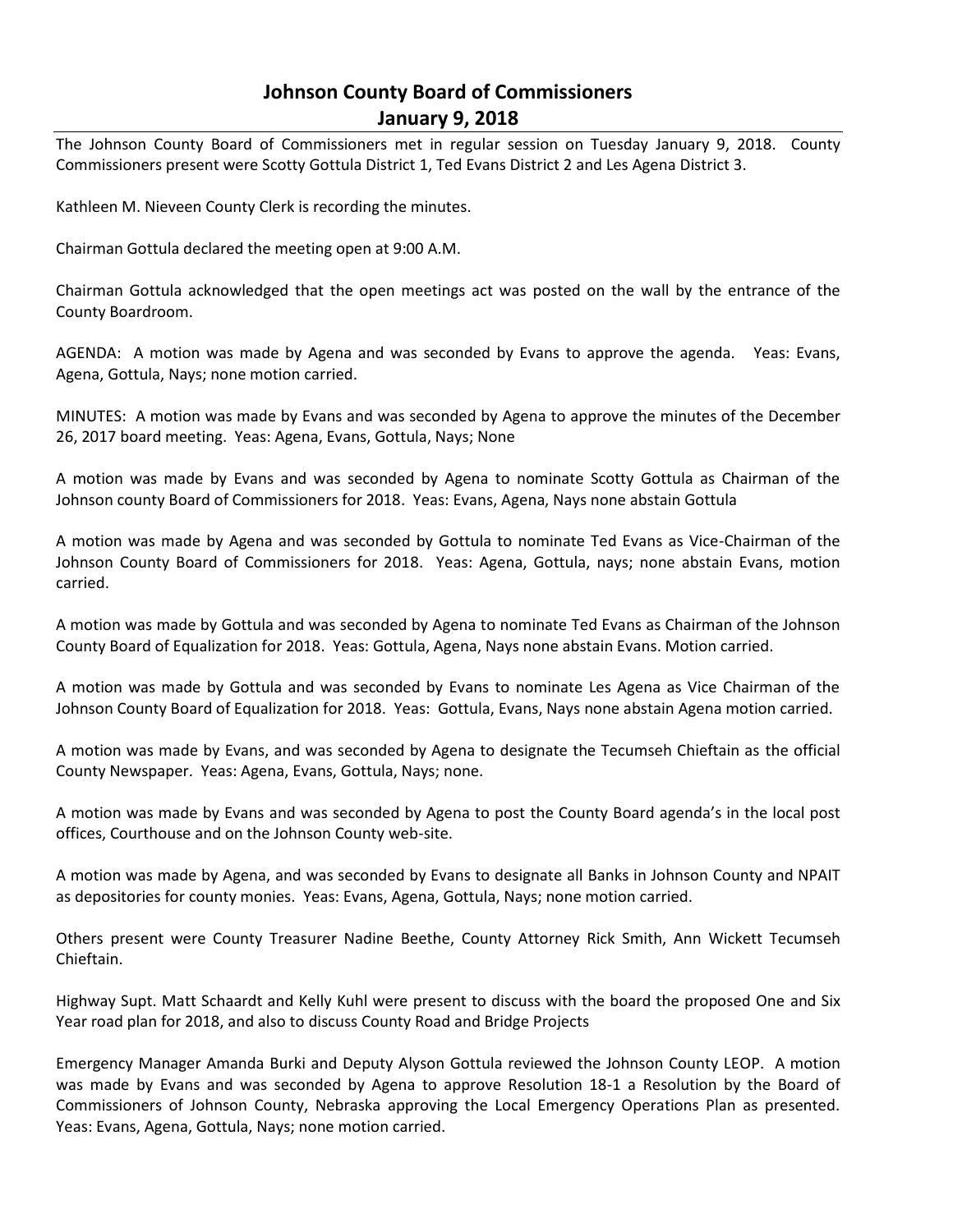Also Amanda gave the board an update on the tower project at the Johnson County Sheriff's Department.

The board discussed the plumbing and electrical at the Jail. Les is to contact Michael Peters for an estimate to fix the problems.

Chris Stone Maintenance was at the meeting to discuss janitorial maintenance duties and to discuss needed repairs to the Jail and the Courthouse.

A motion was made by Agena and was seconded by Evans to purchase an AED for the County Road Department. Yeas: Evans, Agena, Gottula, Nays; none motion carried.

The board acknowledges the Clerk of the District court Fee Report as of December, 2017.

The board acknowledges the Financial Statements and supplementary information for the Year ended June 30, 2017. A copy of the audit is on file in the County Clerk's office for public review.

The board acknowledges the letter from the Heartland Bank in RE with Zeilinger Keno Inc. Letter of Credit #23462 which will be revoked in 10 day as requested by Zeilinger Keno Inc.

A motion was made by Evans and was seconded by Agena to change the mileage rate beginning January 1, 2018. The new rate will be .545 cents per mile, with the Sheriff allowed to charge .575 cents per mile for serving papers. Yeas: Evans, Agena, Gottula, Nays; none motion carried.

A motion was made by Agena and was seconded by Evans to approve Resolution No. 18-02 A resolution of the Board of commissioners of Johnson County, Nebraska, establishing annual salaries for Elected Officials of Johnson County, Nebraska commending regular terms of office in 2019 and thereafter. Yeas: Evans, Agena, Gottula, Nays; none motion carried.

A motion was made by Evans and was seconded by Agena to authorize the County Treasurer to transfer \$200,000.00 from County General Fund to County Road Fund. Yeas: Evans, Agena, Gottula, Nays; none motion carried.

A motion was made by Agena and was seconded by Evans to approve the claims. Yeas: Evans, Agena, Gottula, Nays; none motion carried. The following is a list of the claims that were paid on funds as follows:

#### **County General**

Payroll - \$45,606.53 FICA Match – \$3,270.46 Ameritas Retirement - \$3,153.83 Blue Cross Blue Shield Ins. \$12,264.42 Principal Dental 316.17 Les Agena Mileage/Travel Expense 389.89 Bob Barker Company Inc. Exam Gloves 19.50 Burke County Sheriff's Department Paper Service 25.00 Capital Business Systems Inc. copiers 938.35 Culligan Water 84.15 DAS State Accounting Point 632.72 Mike Davison Mileage 93.63 Dell Marketing Equipment 413.07 Douglas County Sheriff Paper Service 24.08 Eakes Office Solutions Supplies 45.98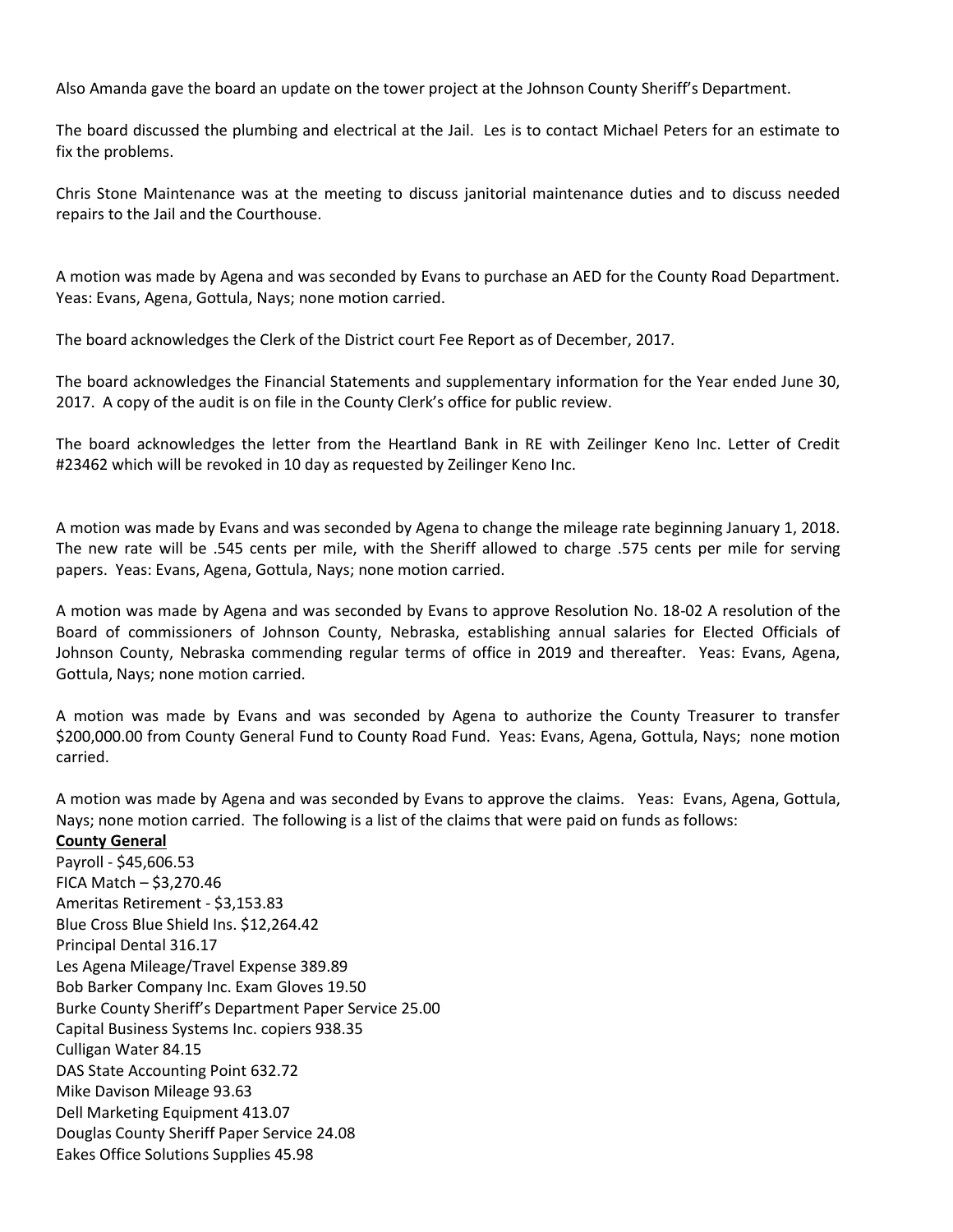Fankhauser Nelsen & Werts Public Defender 3,166.67 Scotty Gottula Mileage 407.14 Hampton Inn Rooms 549.75 Hasselbalch Pharmacy Inmate Meds 87.36 Johnson County Petty Cash Utilities 1,811.12 Lincoln National Life Ins. 538.80 Lynn Peavey Co. Evidence Bags 86.00 M&M Supply co. Tire Repairs 70.00 Microfilm Imaging Systems Scanner Rental 40.00 Angela Tintori Bill of Exemptions 26.25 MIPS Support 1,041.23 Morrissey Morrissey Dalluge Website Maintenance 850.00 Sid's auto Parts 11.09 Ne. clerk of the District Court Dues 50.00 Nebraska Weed Control Assn Registration 125.00 Nemaha County Clerk Bailiff Exp. 1,769.65 O'Keefe Elevator Co. Maintenance 296.06 Paramount Linen Rugs 26.84 Postmaster Postage 2,157.00 Kris Riekenberg Bill of Exceptions 52.00 Schendel Pest Control 50.00 Scotty's Grocery Inmate Meals 602.00 Richard R. Smith Utilities/Mileages 321.09 Sunrise Publications 147.51 Tecumseh Fire Protection Dist. Rent/Utilities 600.00 US Bank Supplies 25.42 U.S. Cellular Phone 169.50 Vanguard Appraisals Inc. Support 15,060.00 Verizon Wireless phone/Air Cards 452.87

#### **ROAD**

Payroll – \$19,009.27 FICA Match – 1,356.36 Ameritas Retirement – 1,283.17 Blue Cross Blue Shield Ins. \$6,550.44 Principal Dental Ins. 163.94 Beatrice Concrete Rock 3,434.05 Caterpillar Financial Services Rental 5,800.00 Chemsearch Diesel Mate 330.00 Diversified Drug Testing Membership 40.00 Eakes Office Solutions 28.70 G & G Oil December fuel 15,486.75 Johnson County Petty Cash fund Utilities 424.05 Kerner True Value Supplies 93.19 Lincoln National Life Ins. 255.90 M&M Supply Company Tires/Repairs 80.00 Martin Marietta Materials Rock 20,217.63 Mellage Truck & Tractor Parts 1,467.26 Midwest Farmers Cooperative Supplement 24.50 Paramount Linen & Uniforms Rugs 17.75 Powerplan Parts 429.66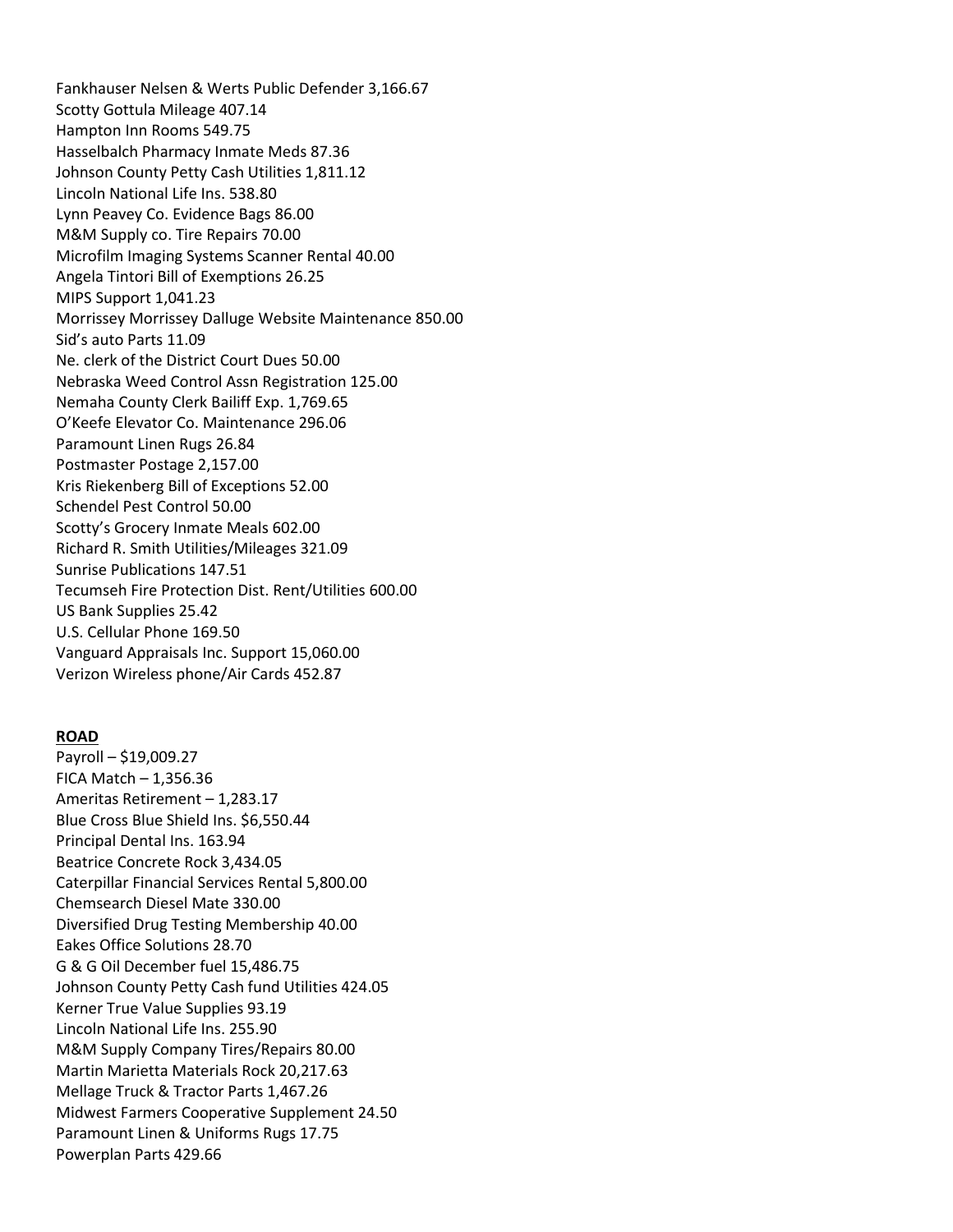RDO Truck Center Parts 1,489.97 Stutheit Implement Shop Tools 1,241.60 Truck Center Companies Parts 374.83 Village of Sterling Utilities 12.00 Wick's Sterling Trucks Parts 38.82

## **County Visitors Improvement Fund**

Johnson County NE Historical Society Funding 1.322.89

## **Record Preservation Fund**

MIPS Inc. Support 118.64

## **INHERITANCE TAX**

Capstone Business Funding Tower Payment 14,400.00

# **911 Emergency Services**

Nemaha County Sheriff GEO Com/Ins. 383.60 Windstream phone services 2,277.85

The board acknowledges the Johnson County Employee wages for 2018 County Commissioners Yearly Salary \$16,172.00 County Clerk/Treasurer/Assessor Yearly Salary \$42,666.00 Deputy County Clerk/Treasurer/Assessor hourly rate \$16.82 County Attorney Yearly Salary \$48,204.00 Deputy County Attorney Yearly salary \$40,973.40 County Sheriff Yearly Salary \$54,288.00 Chief Deputy Sheriff Hourly rate \$23.23 Sargent Hourly rate \$22.32 Deputy Sheriff hourly rate \$21.40 Clerical/Child Support Enforcement hourly rate \$14.70 Clerical Assessor hourly rate \$12.55 Part-time Zoning, Weed Superintendent, spraying hourly rate of \$15.55 Custodian hourly rate \$16.64 Extension Office Secretary hourly rate \$14.00 Book keeper Sheriff Office hourly rate \$13.10 Adm. Assistant Sheriff Office hourly rate \$16.38 Dispatchers hourly rates \$15.40 to \$16.15 Emergency Manager hourly rate \$16.65 Deputy Emergency manager hourly rate \$13.45 Veterans Service Officer hourly rate \$13.20 Road Employees hourly rates \$16.64 Road Employee Custodial hourly rate \$14.89 Responsible Charge/Secretary hourly rate \$18.50 Highway Supt. Yearly salary \$50,000.00